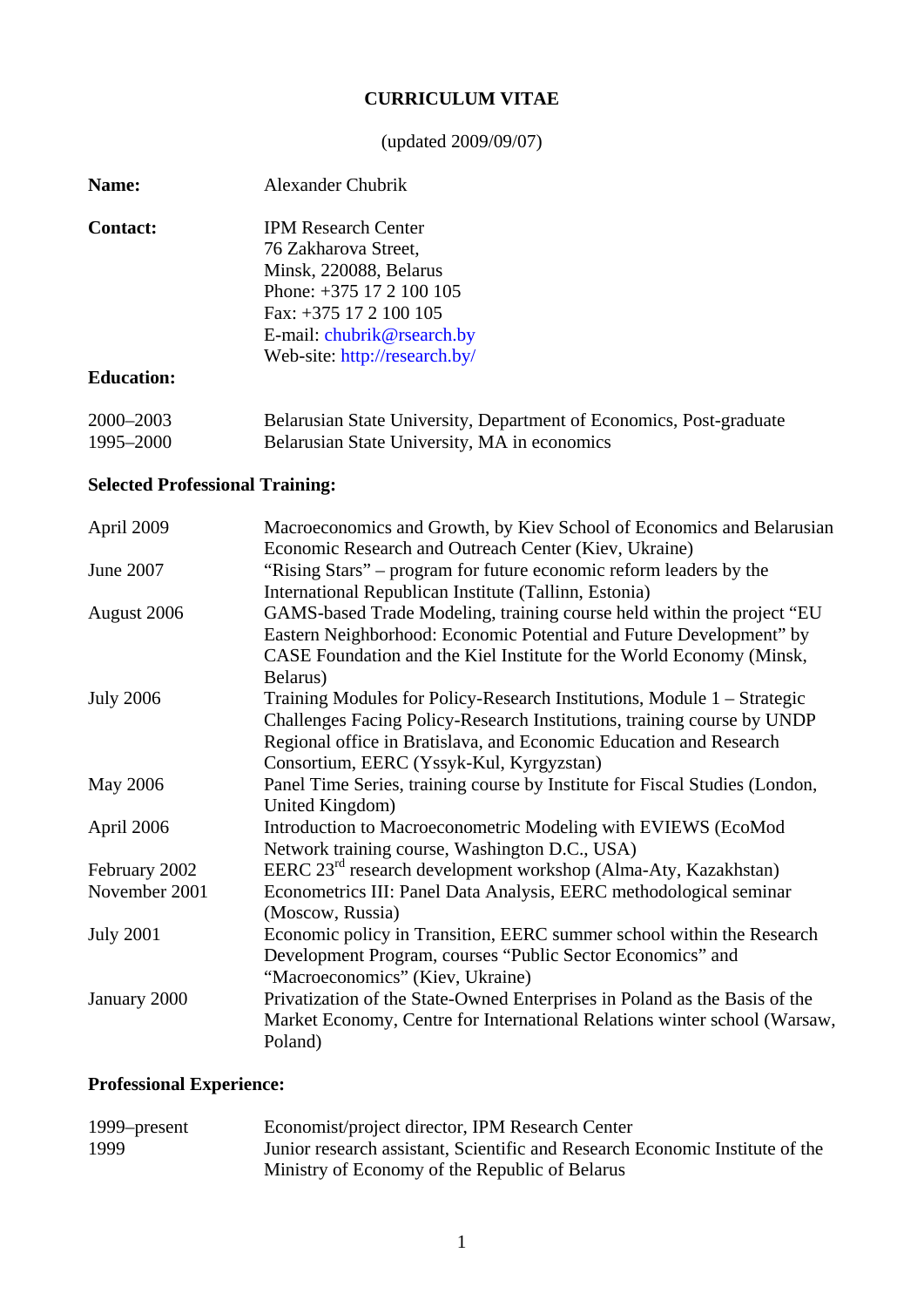## **Other Professional Positions:**

| 2009–present<br>2007-present | Lecturer, European Humanities University (course: Economy of Belarus)<br>Deputy Director, Center for Social and Economic Research - CASE Belarus |
|------------------------------|--------------------------------------------------------------------------------------------------------------------------------------------------|
| 2005-2008                    | Co-editor, Small and Medium Business in Belarus, Quarterly Review (IPM<br><b>Research Center)</b>                                                |
| 2004-2008                    | Production manager, <i>Economic Review EvrAzES</i> + (Eurasia Heritage<br>Foundation, Russia, Development Center Foundation, Russia)             |
| 2003-2008                    | Co-editor, Belarusian Business: Status, Trends, Perspectives (IPM Research<br>Center)                                                            |
| 2002-2008                    | Co-editor, Belarusian Monthly Economic Review (IPM Research Center)                                                                              |
| 2001-2008                    | Co-editor, Economy of Belarus: Research, Forecasting, Monitoring (IPM<br><b>Research Center and CASE-Belarus)</b>                                |
| 2000-2004                    | Lecturer, Belarusian State University, Department of Economics, Chair of<br>Banking and Financial Economics (courses: economics, microeconomics) |
| 2000-2001                    | Executive secretary, <i>ECOWEST</i> journal (IPM Research Center)                                                                                |
| 1999-2000                    | Program coordinator of the <i>Economists' Forum</i> (IPM Research Center)                                                                        |

# **Participation in Projects:**

# International projects:

| 2008-2009          | Public financial management reforms in the CEE/CIS regions: supporting<br>UNICEF to achieve improvements in outcomes for children and families<br>(CASE – Center for Social and Economic Research Foundation), supported<br>by UNICEF            |
|--------------------|--------------------------------------------------------------------------------------------------------------------------------------------------------------------------------------------------------------------------------------------------|
| 2006-2009          | EU Eastern Neighborhood: Economic Potential and Future Development<br>(CASE – Center for Social and Economic Research Foundation, IfW – Kiel<br>Institute for the World Economy, and others), supported by European<br>Commission                |
| 2007               | The Basic Tendencies and the Forecast of Economic Development of the<br>States - Members of the EvrAzES for Medium-Term Prospect (2007-2010)<br>(CASE, Development Center Foundation), supported by Centre for Strategic<br><b>Research Fund</b> |
| 2005-2006          | Bridging Research and Policy (Economic Policy Institutes Network),<br>supported by UNDP Regional Center for Europe and CIS (Bratislava)                                                                                                          |
| 2004-2005          | CIS Regional Human Development Report 'Towards Sustainable Human<br>Development in the Commonwealth of Independent States' (CASE),<br>supported by UNDP                                                                                          |
| Research projects: |                                                                                                                                                                                                                                                  |
| 2008               | Scenarios of Social and Economic Development of Belarus till 2020,<br>supported by the Ministry of Economy of Russia                                                                                                                             |
| 2008               | Political Background of the Belarus Economic Policies and its Impact on the<br>Way of Economic Development of the Country, supported by Belarus<br><b>Public Policy Fund</b>                                                                     |
| 2007               | Scenarios of Belarus Economic Development after Energy Crisis: Analysis<br>of Current Trends and Medium Term Forecast, supported by Belarus Public<br>Policy Fund                                                                                |
| 2007               | The Impact of Economic Growth and Labor Market Dynamics on the Well-<br>being of the Poorest Households, supported by Belarus Public Policy Fund                                                                                                 |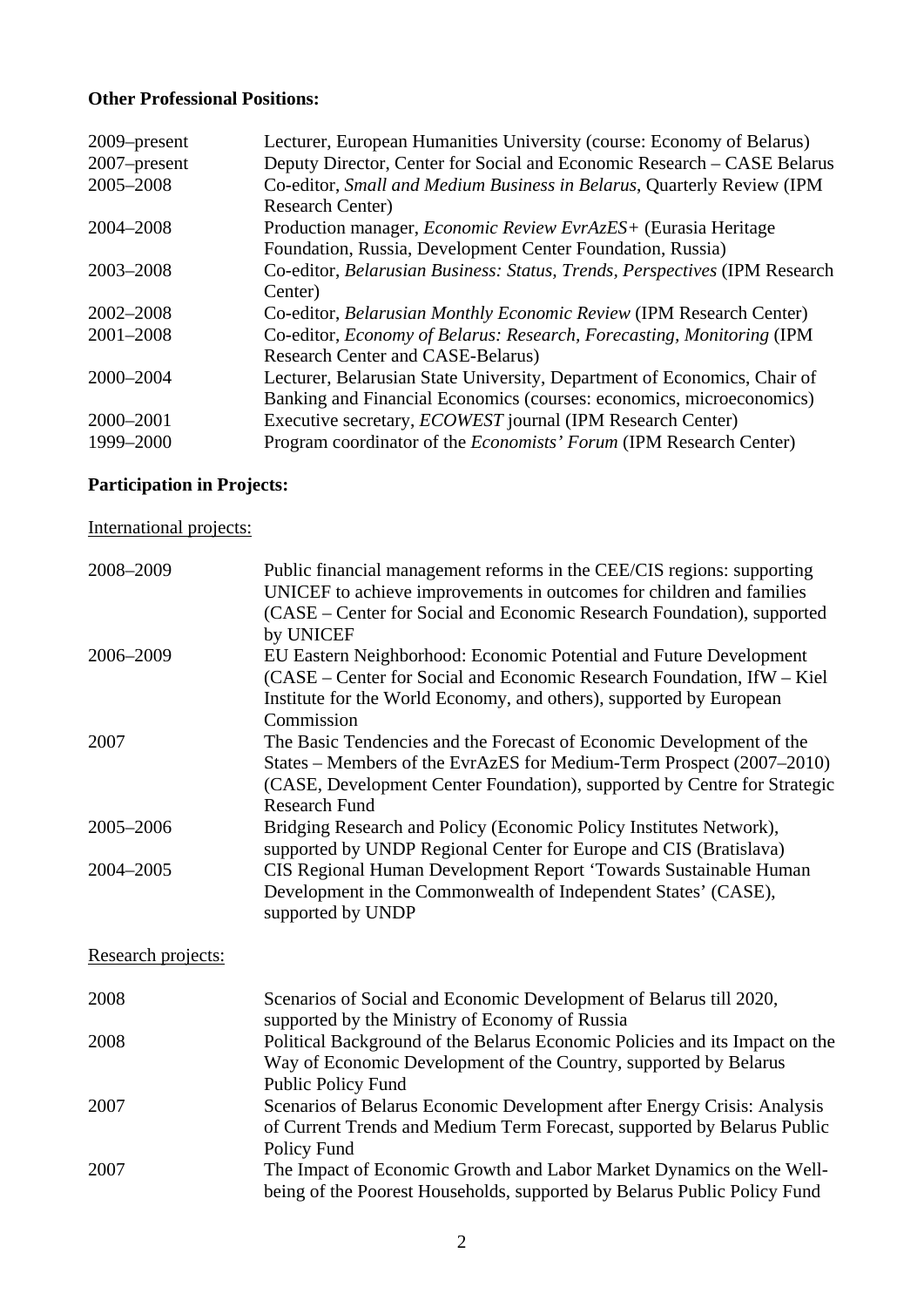## Projects of the IPM Research Center:

| 2009-2010    | Development of the Public Dialogue on Socio-Economic and Political<br>Alternatives: Strengthening the Capacity of Civil Society in Belarus (in<br>cooperation with Belarusian Institute for Strategic Studies (Vilnius) and                                                                   |
|--------------|-----------------------------------------------------------------------------------------------------------------------------------------------------------------------------------------------------------------------------------------------------------------------------------------------|
| 2008-2009    | several other partners), supported by European Commission<br>Social Protection and Integration: Inclusion, Social Policy Aspect of<br>Migration, Streamlining of Social Policies (Social Protection and Social                                                                                |
| 2008-2009    | Inclusion in Belarus), supported by European Commission<br>Identifying and specifying "social contracts" in contemporary Belarus (in<br>cooperation with Belarusian Institute for Strategic Studies (Vilnius) and<br>several other partners), supported by Eurasia Foundation, Kiev, Ukraine; |
| 2007-2009    | Konrad Adenauer Foundation; Stefan Bathory Foundation, Warsaw, Poland.<br>Business Advocacy in Belarus (in cooperation with Minsk Capital Union of<br>Entrepreneurs and Employers and Analytical Center 'Strategy'), supported<br>by CIPE, Washington D.C.                                    |
| 2007-2008    | Solving Social and Economic Problems of Population of Belarus via Market<br>Reforms: The Role of Pension Reform, supported by the Public Affairs                                                                                                                                              |
| 2007         | Section of the US Embassy in Belarus<br>Development of independent analysis of Belarusian economy and<br>distribution of its results through publication of the quarterly bulletin                                                                                                            |
| 2007         | "Belarusian Economic Outlook", supported by Belarus Public Policy Fund<br>Development of Small and Medium Enterprises in Belarus and their<br>Readiness for Market Reforms (in cooperation with CASE), supported by                                                                           |
| 2007         | the Ministry of Foreign Affairs of Poland<br>The Main Outcomes of Economic Policy in Belarus: Is Belarusian Economy<br>Really Socially-Oriented? Supported by Konrad Adenauer Foundation                                                                                                      |
| 2007         | Development of Independent Analysis of Belarusian Economy and<br>Distribution of its Results through Publication of the Quarterly Bulletin<br>"Belarusian Economic Outlook", supported by Belarus Public Policy Fund                                                                          |
| 2006         | Supporting Development of Small and Medium Enterprises in Belarus<br>through Improvement of the Environment for Entrepreneurship and<br>Strengthening Business Infrastructure (in cooperation with CASE),                                                                                     |
| 2006         | supported by the Ministry of Foreign Affairs of Poland<br>The Belarus' Road to a Market Economy: Evaluation of People's Attitudes<br>and Overcoming Stereotypes, supported by Konrad Adenauer Foundation                                                                                      |
| 2005-2006    | Economic Education and Policy Dialogue, supported by US Agency for<br><b>International Development</b>                                                                                                                                                                                        |
| 2005-2006    | Building a National Business Network for Reform in Belarus (in<br>cooperation with Minsk Capital Union of Entrepreneurs and Employers and<br>Analytical Center 'Strategy'), supported by CIPE, Washington D.C.                                                                                |
| 2005         | Supporting Labor Market Research and Analysis in Belarus (in cooperation<br>with CASE), supported by the Ministry of Foreign Affairs of Poland                                                                                                                                                |
| 2004–present | Monitoring and Analysis of the Economies of Single Economic Space<br>(since 2007 - of Eurasian Economic Community plus Ukraine) (in<br>cooperation with Development Center Foundation, Moscow, and CASE                                                                                       |
| 2004-2005    | Ukraine, Kiev), supported by Eurasia Heritage Foundation, Moscow, Russia<br>Slovak-Belarus Task Force on Economic Reforms (in cooperation with<br>Pontis Foundation, Bratislava, Slovakia), supported by the Ministry of<br>Finance of Slovakia                                               |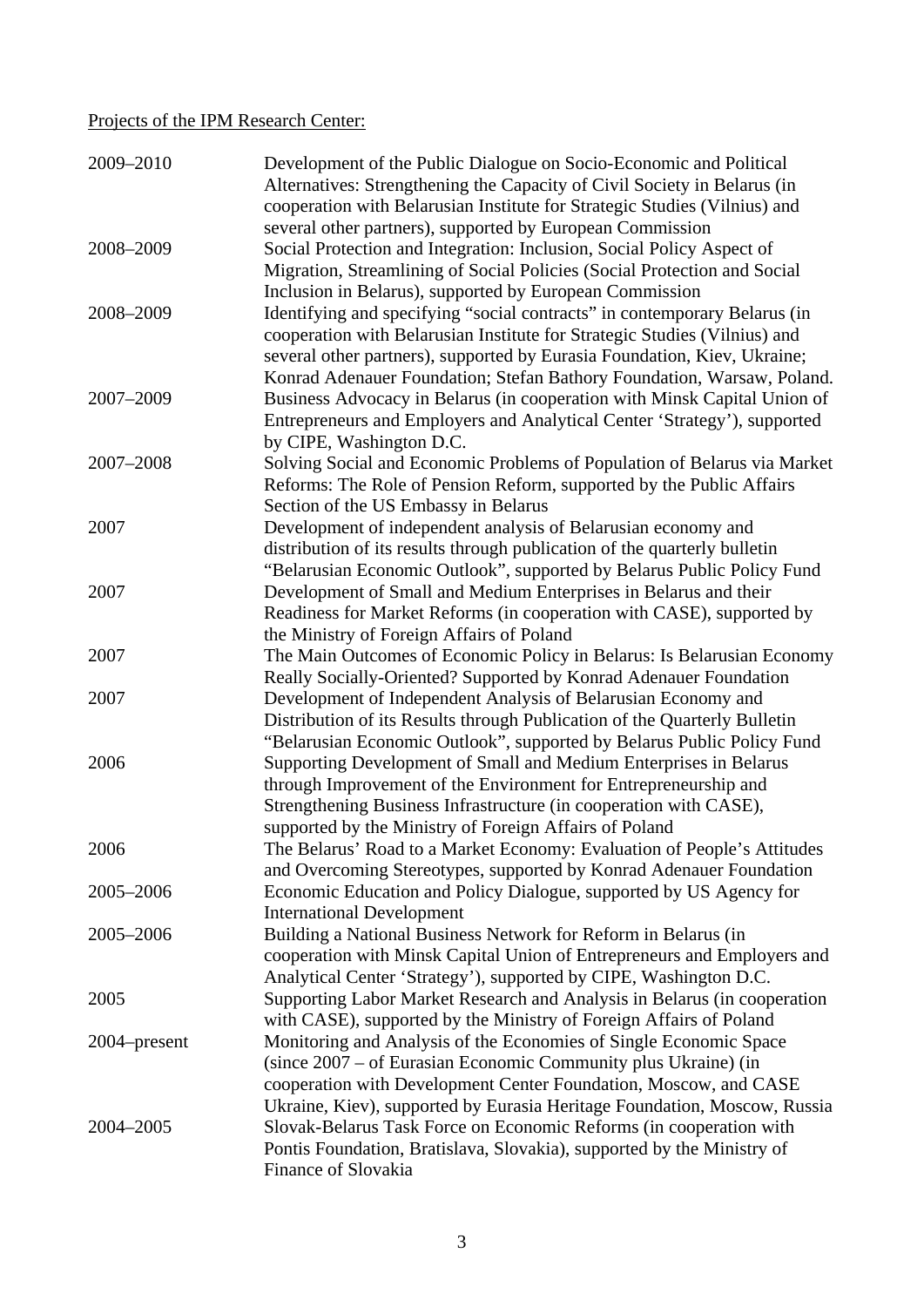| 2004-2006     | Capacity Building in Economic Education and Research in Belarus,<br>supported by the Public Affairs Section of the US Embassy in Belarus                                                                                                                   |
|---------------|------------------------------------------------------------------------------------------------------------------------------------------------------------------------------------------------------------------------------------------------------------|
| 2003–present  | Development of a Dialogue on the Economic Policy Issues in Belarus and<br>Capacity Building of the Institute for Privatization and Management (in<br>cooperation with German Economic Team in Belarus), supported by the<br>Ministry of Economy of Germany |
| 2003          | Analysis of the problems of monetary integration of Belarus and Russia (in<br>cooperation with the Development Center, Moscow), supported by the<br>Central bank of Russia                                                                                 |
| $2002 - 2003$ | Promoting private enterprise development in Belarus, supported by CIPE,<br>Washington D.C.                                                                                                                                                                 |
| 2002-2003     | Economic Transformation in Belarus and the Role of International Donor<br>Organizations, supported by the US Embassy in Belarus                                                                                                                            |
| $2002 - 2003$ | Belarusian Economic Outlook: Increasing Analytical Capacities and Active<br>Promotion (in cooperation with CASE)                                                                                                                                           |
| 1999-2003     | Economists' Forum (in cooperation with International Educational Center,<br>Minsk), supported by the Ministry of Economy and Labor of Germany<br>within the "TRANSFORM" program                                                                            |
| 2002          | Economic Growth and Market Reforms: Opportunity Costs of Postponed<br>Reforms, supported by Freedom House, Budapest                                                                                                                                        |
| 2001          | Elaboration Of The Program Of Economic Reforms In Belarus And Its<br>Promotion On The National And Regional Levels (in cooperation with<br>CASE), supported by Freedom House, Budapest, and Public Affairs Section<br>of the US Embassy in Belarus         |
| 2001-2002     | Monitoring and Forecasting of Economic Situation in the Republic of<br>Belarus (in cooperation with CASE), supported by OSI, Budapest                                                                                                                      |
| 1999-2000     | The Diagnosis of the Belarusian Economy and the Establishment of the<br>Center for Development of Market Economy (in cooperation with CASE,<br>Warsaw), supported by OSI, Budapest                                                                         |

#### **Selected Publications:**

Haiduk, K., Chubrik, A. (2009). Specifikacija poniatija "socialnyj contract" primenitelno k Belarusi [Social contractation in contemporary Belarus], IPM Research Center, *Working Paper* WP/09/02. Pelipas, I., Chubrik, A. (2008). Market Reforms and Growth in Post-socialist Economies: Evidence from Panel Cointegration and Equilibrium Correction Model, William Davidson Institute, *Working Paper* 936.

Chubrik, A. (ed.) (2008). *Pensionnaja sistema Belarusi: otnoshenie naselenija i scenarii izmenenij* [Pension System in Belarus: Public Attitudes and Scenarios of Changes], Minsk, IPM Research Center.

Chubryk, A. (2008). Jakih reformau chakajuc' belarusy? [What kind of reforms Belarusians expect?], IPM Research Center, *Working Paper* WP/08/05.

Chubrik, A., Shymanovich, G. (2008). Vliyanie demograficheskih tendenciy na ustoichivost raspredelitelnoi pensionnoy sistemy Belarusi [The Impact of Demographic Trends on the Belarus Pension System Sustainability], IPM Research Center, *Working Paper* WP/08/03.

Baturchik, M., Chubrik, A. (2008). Vospriyatie naseleniem pensionnoy sistemy Belarusi: rezultaty oprosa naseleniya [Population's Attitude towards the Pension System of Belarus: The Results of the National Opinion Poll], IPM Research Center, *Working Paper* WP/08/02.

Chubrik, A., Kruk, D. (2008). Scenarii razvitija ekonomiki Belarusi posle energeticheskogo shoka: prognoz na osnove makroekonometricheskoj modeli [Scenarios of Development of the Economy of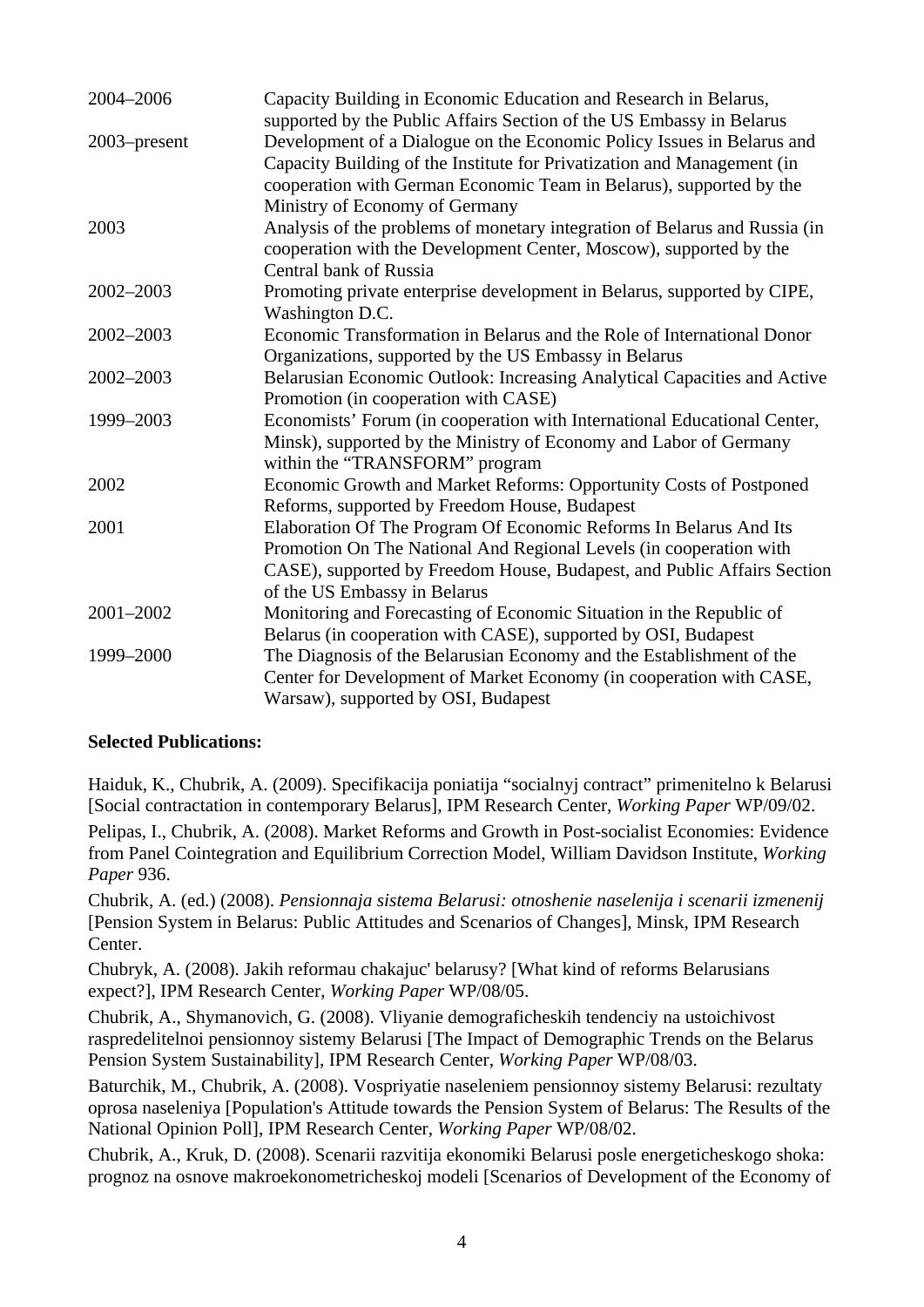Belarus after the Energy Shock: A Forecast Based on the Macroeconometric Model], IPM Research Center, *Working Paper* WP/08/01.

Chubrik, A., Haiduk K., Pelipas. I. (Eds.) (2007). *Growth for All? Economy of Belarus: The Challenges Ahead*, Minsk, IPM Research Center (in Russian and English).

Chubryk, A. (2007). Novaja ekanamichnaja palityka staroga autarytarnaga rezhymu [The New Economic Policy of the Old Dictatorship], *ARCHE. Pachatak*, 10 (61), 13–20.

Tochitskaya, I., Chubrik, A., Kruk, D., Paczynski, W., Rakova, E., Shimanovich, G. (2007). Osnovnye tendencii i prognoz razvitiya ekonomik stran EvrAzES na srednesrochnuyu perspektivu (2007-2010 gg.) [Major Trends and Medium-Term Forecast of Development of EvrAzES Economies (2007–2010)], IPM Research Center, *Working paper* WP/07/11.

Kozarzewski, P., Chubrik, A. (2007). Chastnij biznes v Belarusi: rynochnye cennosti i otnoshenie k reformam [Private Business in Belarus: Market Values and Perception of Reforms]. In: Kozarzewski, P., Rakova, E. (Eds.) *Chastnij biznes v Belarusi: vneshnie i vnutrennie faktory razvitija* [Private Business in Belarus: External and Internal Factors of Development], Minsk, IPM Research Center.

Chubrik, A., Denisova, I., Dubrovskiy, V., Kartseva, M., Makenbaeva, I., Rokicka, M., Sinitsina, I., Tokmazishvili, M. (2007). *Assessing the Development Gap*, CASE Network Report 74.

Chubrik, A., Haiduk, K. (2007). Rost v polzu bednyh? Faktory, opredeliajuschie dinamikyu blagosostojaniza naselenija Belarusi [Pro-Poor Growth? Determinants behind the Well-Being of the Households in Belarus], IPM Research Center, *Working Paper* WP/07/02.

Pelipas, I, Chubrik, A. (2007). Rynochnye reformy i ekonomicheskij rost v postsocialisticheskih stranah: rezultaty ekonometricheskogo analiza [Market Reforms and Economic Growth in Post-Socialist Countries: Evidence from Panel Cointegration], *ECOWEST*, 6, 1, 60–94.

Chubrik, A., Kruk, D., Pelipas, I. (2006). *Major Macroeconomic Relationships in Belarusian Economy: The Results of Econometric Modelling*, Minsk, IPM Research Center (in Russian and English).

Shymanovich, G., Chubrik, A., Rakova, E. (2006). Attitude of Belarusian Population towards Market Reforms, *Working Paper of the IPM Research Center* WP/06/07 (in Russian and English).

Chubrik, A. (2006). Economy of Belarus: Major Challenges. In: Pelipas, I. (Ed.) *Economy of Belarus: Trends and Challenges*, Minsk, IPM Research Center (in Russian and English).

Chubrik, A. (2006). Ten Years of GDP Growth in Belarus: Factors and Prospects. In: Pelipas, I. (Ed.) *Economy of Belarus: Trends and Challenges*, Minsk, IPM Research Center (in Russian and English).

Chubrik, A. (2006). Obschij obzor razvitija ekonomik stran SNG v 1991–2003 gg. [CIS Economies in 1991–2003: A General Review], *ECOWEST*, 5, 2, 318–342.

Haiduk, K., Chubrik, A., Parchevskaya, S., Walewski, M. (2006). Rynok truda v Belarusi: obschij obzor [Labor Market in Belarus: A General Review], *ECOWEST*, 5, 1, 44–94.

Chubrik, A. (2006). Wage and Labor Productivity in Belarus, IPM Research Center, *Working Paper* WP/01/05 (in Russian and English).

Chubrik, A. (2005). Major Trends in Belarus' Post-Soviet Economy. In: Tochitskaya, I. (Ed.) *Belarus WTO Accession: Problems and Perspectives*, Minsk, IPM Research Center (in Russian and English).

Chubrik, A. (2004). Market Reforms and Economic Growth in Post-Communist Economies: A Panel Data Approach. The paper prepared for the International Workshop "Lithuania – Nordic Research Networking in Social Sciences 2003–2004" (Lithuania, Vilnius, May 14–15).

Chubrik, A. (2003). Rynochnye reformy i ekonomicheskij rost v stranah s perehodnoj ekonomikoj [Market Reforms and Economic Growth in Transition Economies], *Belorusskij Ekonomicheskij Zhurnal*, 3, 42–50.